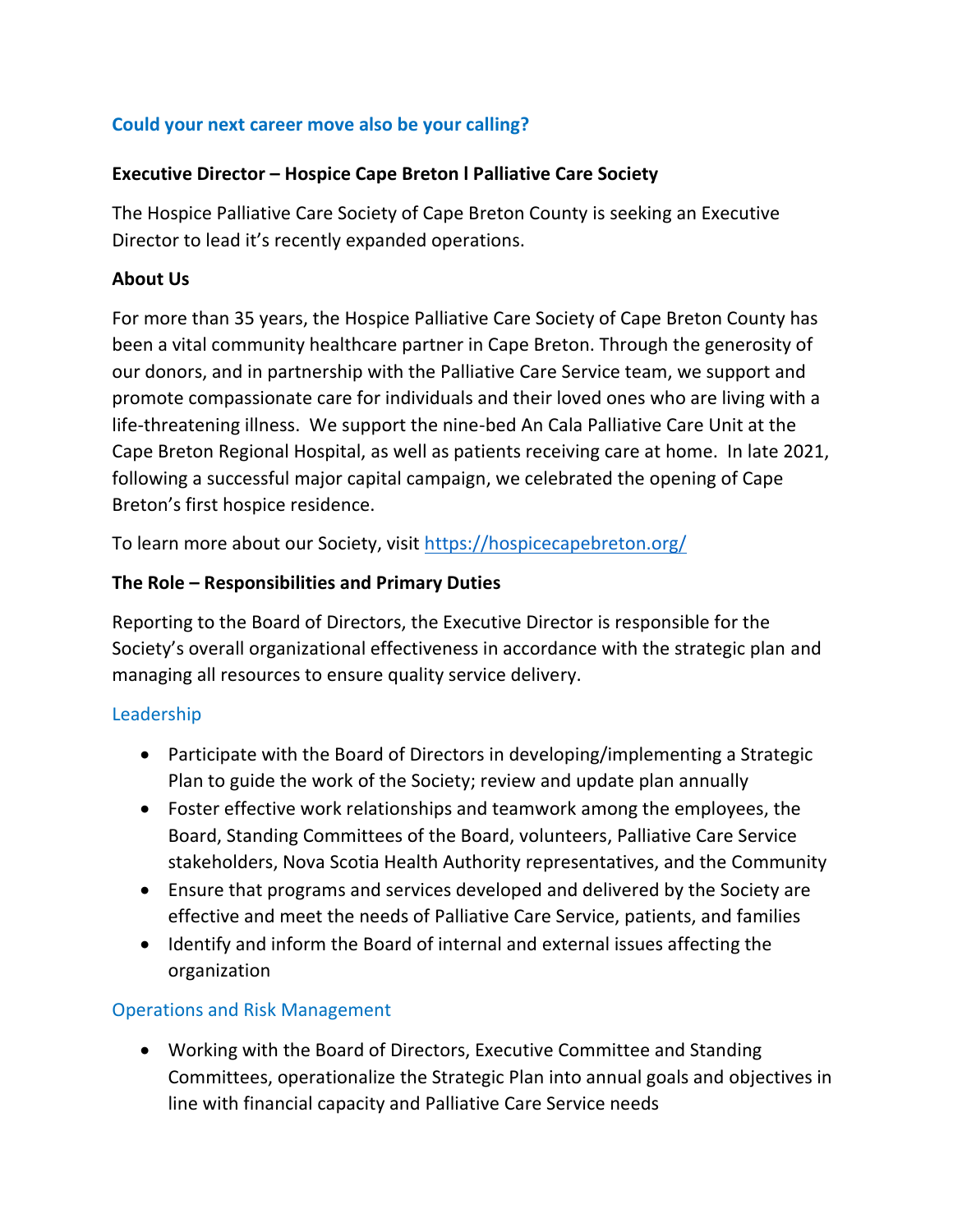- Oversee the planning, delivery and evaluation of the Society's programs and services to ensure effectiveness and continuous improvement
- Ensure all required organizational policies and procedures are in place, reviewed and updated as required or on a three-year cycle
- Identify and notify the Board of risks to people (staff, volunteers, clients), property, finances and image, and recommend measures to mitigate these risks
- Track and report risk indicators as requested by the Board
- Ensure the Society (as owner/landlord/property manager of the Hospice) remains in compliance with legislation through regular information updates, evaluation and action as required

# Financial Oversight

- Working with the Finance Committee, and with consideration for fundraising and facilities management, develop a comprehensive financial strategy and budget for Board approval annually; and develop a facility management financial plan for the hospice/An Cala unit to ensure adequate future funding for maintenance and repair of both the facilities and furnishings that are not part of the Palliative Care Service responsibility/equipment
- Ensure that the Society remains fiscally responsible and viable
- Working with the Treasurer/Finance Committee and Bookkeeper, provide the Board with timely and accurate monthly reports and liaise with the auditors for an annual audit on the revenues and expenditure of the Society
- Approve expenditures as authorized by the Board, administer funds in accordance with the approved budget, adhere to financial controls, and comply with all reporting requirements as required

## Human Resource Management

- Maintain a positive, healthy, and safe work environment
- Oversee the implementation of legally compliant human resources policies, procedures, and practices, including annual performance evaluation
- Recruit, manage, coach and mentor employees as required
- Support the Volunteer Lead on recruitment, development, and recognition activities for volunteers for the Palliative Care Service

## Community Relations and Advocacy

• Represent the Society at community and professional events to enhance the organization's community profile; speaking engagements as required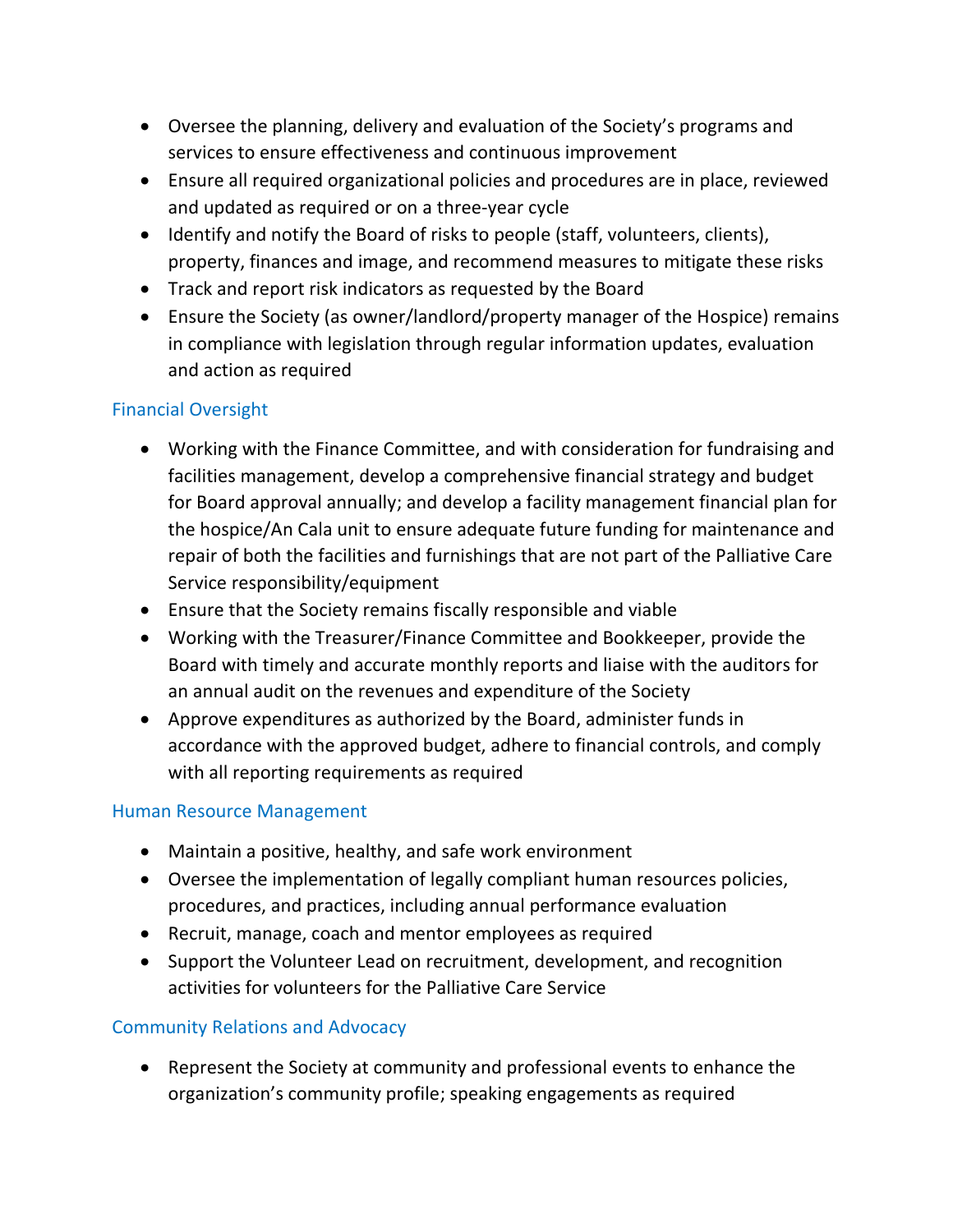- Participate in/support fundraising initiatives and donor stewardship in collaboration with the Public Relations and Fundraising Standing Committees
- Ensure consistent messaging and tone related to communications with internal and external stakeholders (in collaboration with Public Relations and Fundraising Standing Committees and strategies)

### **Your Qualifications**

## Education, Experience and Knowledge

- A university degree in business or a related field and five years of directly related experience OR an acceptable combination of education and experience directly related to the duties of the position
- Experience reporting to, or working with, a volunteer Board of Directors
- Active fundraising experience
- Facility management experience
- Familiarity with Canada's charitable sector and the legal framework within which not-for-profit organizations operate
- Knowledge of, and practical experience with, financial management, budgeting, and financial controls
- Knowledge of project management principles and practical experience with contract management

### Skills and Abilities

- Proven effective leadership qualities, including the ability to be collaborative, empathetic, inclusive, and accountable
- Strong interpersonal communication skills and a demonstrated ability to work effectively with Board members, committee members, donors, volunteers, and service providers
- Demonstrated ability to create an environment that brings results, and to develop and build capacity to sustain the organization into the future
- Solution oriented, with effective problem-solving skills
- Effective verbal and written English language communication skills
- Intermediate level of proficiency with MS Office Suite